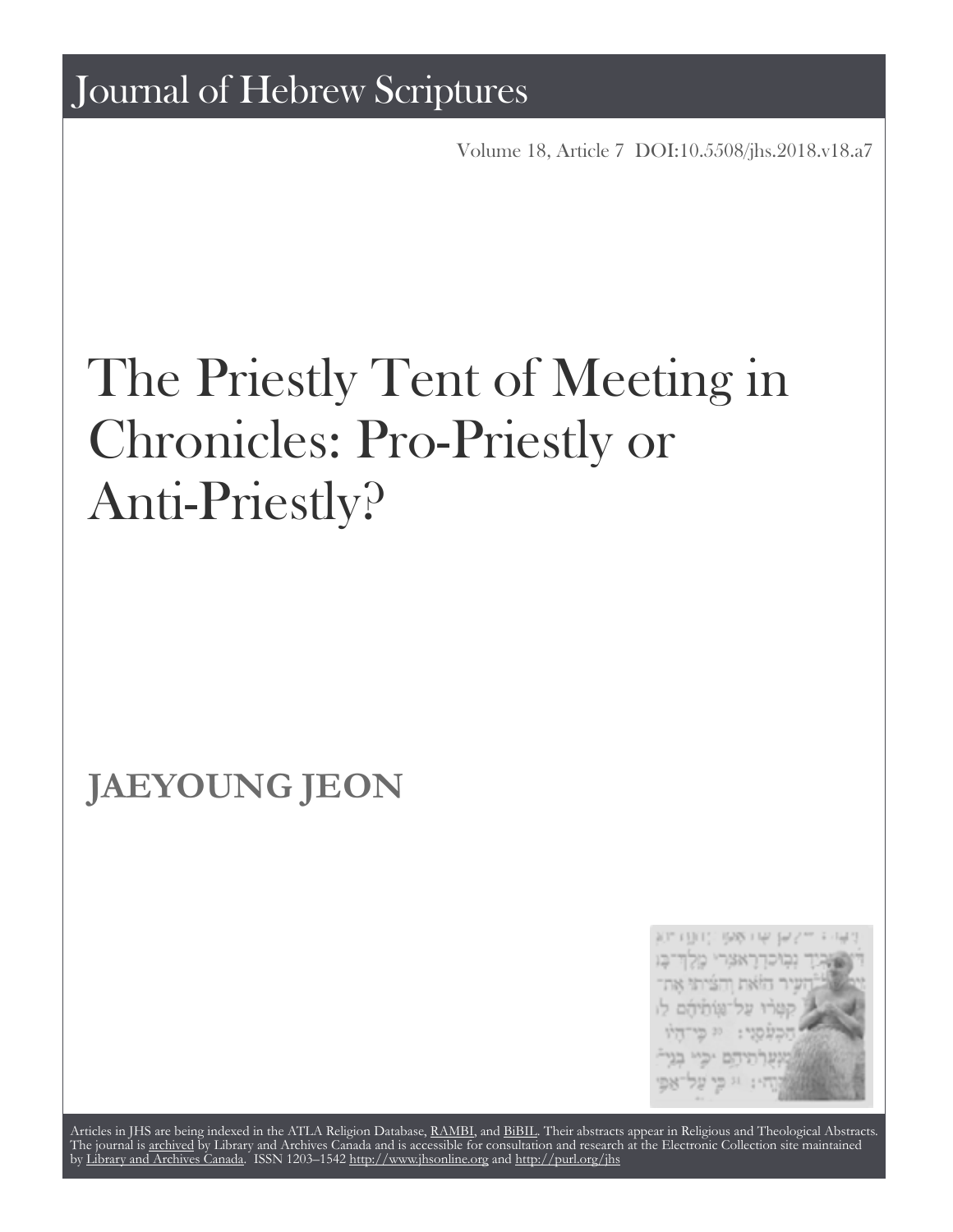### **THE PRIESTLY TENT OF MEETING IN CHRONICLES: PRO- PRIESTLY OR ANTI- PRIESTLY?**

JAEYOUNG JEON

UNIVERSITY OF LAUSANNE/UNIVERSITY OF PRETORIA

#### **I.INTRODUCTION**

 $\overline{a}$ 

In the horizon of the Pentateuch and DtrH, the priestly tradition of the Mosaic wilderness sanctuary and the Dtr tradition of the Ark are loosely connected by the place of Shiloh. Josh 18:1 states that the Priestly wilderness sanctuary, the Mosaic Tent of Meeting, was eventually located at Shiloh by Joshua during the conquest.<sup>1</sup> At the entrance of the Tent of Meeting at Shiloh, the land has been distributed to the tribes by Joshua, Eliezer the priest, and the elders of the tribes, as Moses had commanded (Josh 19:51; Num 34:16). The report of the settling of the Tent of Meeting in Shiloh anticipates and justifies the appearance of the Ark at Shiloh in 1 Sam 4, the battle account with the Philistines, after an interval of hundreds of years. One may argue that, since the Ark is the most important component of the Mosaic Tent of Meeting, a literary or historical connection between the two accounts may be assumed in a certain degree. Nevertheless, the present battle account and the following so-called "Ark narrative" do not mention at all the Tent of Meeting or Tabernacle. After Joshua, the historical books in the Hebrew Bible are totally silent about the Mosaic wilderness sanctuary, except for the succinct note that the Tent of Meeting was brought into the Temple in Jerusalem after its construction (1 Kgs 8:4, cf. 2 Sam 7:6).

In the history of the monarchy of the Books of Chronicles, however, the tradition of the Mosaic (priestly) Tent of Meeting is far more apparent. The Mosaic Tent is located in the high place of Gibeon at the time of David and often mentioned along with other Davidic and Solomonic cultic institutions (1 Chr 16:39, 21:29, etc.). The Chronicler refuses the tradition of the Tent of Meeting at Shiloh and creates an entirely new story of the fate of the Mosaic Tent. Setting aside the discussion of the historicity of the latter, one may say that the Mosaic Tent at

<sup>1</sup> In the Pentateuch, there appear two different kinds of Tent of Meeting (מועד אהל): the Priestly Tent (Exod 25−31, 35−40) designed for the priestly sacrificial rituals; and the prophetic Tent that Moses himself erected outside of the camp (Exod 33:7−11; Num 11:24, etc.). The Mosaic Tent of Meeting, which is the focus of this essay, is the priestly Tent imagined by the priestly scribes.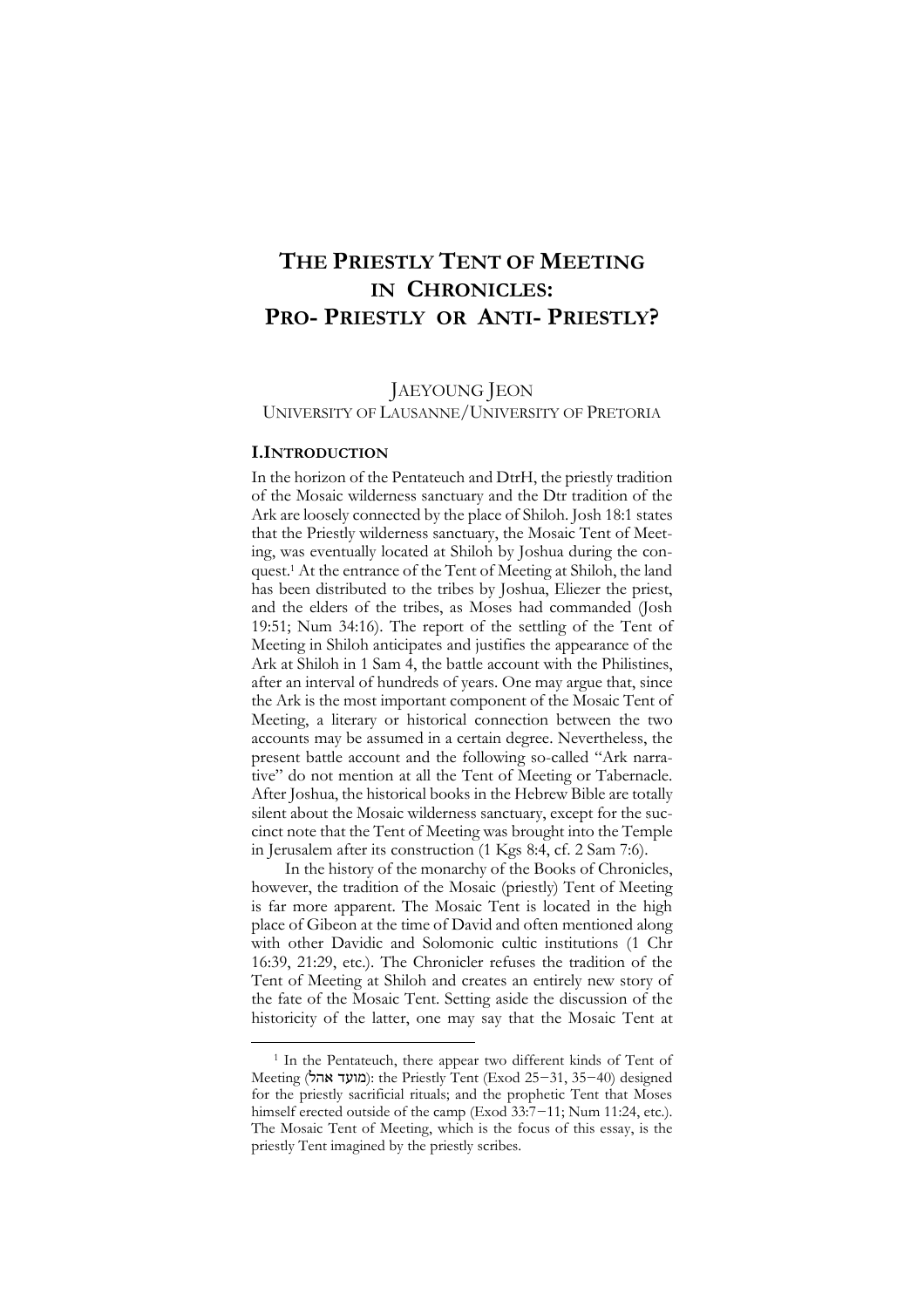Gibeon is one of the most inventive receptions of the pentateuchal Priestly tradition in Chronicles.

The major purpose of this inventive reception is usually thought to be a justification for Solomon's sacrifice at the great high place of Gibeon (2 Chr 1).<sup>2</sup> The mention of the Mosaic Tent of Meeting is, nevertheless, not limited to this passage, but appears consistently in connection with the establishment of the temple cult in Jerusalem. Critics generally understand the passages as the Chronicler's deliberate synthesis of the traditions of the Deuteronomistic Ark and the priestly wilderness sanctuary, with a favorable and sympathetic attitude toward the latter. Sarah Japhet, for instance, finds here an harmonization of the Pentateuchal and Deuteronomistic traditions focusing on a theological role of the Tent of Meeting regarding the continuation of the centralized worship.<sup>3</sup> Similarly, Gary Knoppers sees the Chronicler's attempt to reconcile and mediate traditional points of view, rather than seeing the Chronicler as either pro-Levitical or pro-Priestly in orientation.<sup>4</sup>

To be sure, the Chronicler obviously endeavors to bring together the two traditions on the surface literary level. Nevertheless, a close analysis of the way the passages mention the Mosaic Tent suggests that the broadly accepted notion of its propriestly nature, or a simple harmonization of different traditions, should not be taken for granted. Rather, the unique status and authority of the Mosaic Tent are often denied to the degree that is incompatible with the priestly ideology and theology appearing in the Pentateuch. In this essay, I will examine these passages closely and endeavor to prove that the Chronicler introduced the Mosaic Tent for his own purpose that is not necessarily loyal to the priestly tradition.

#### **II. THE AMBIGUOUS FATE OF THE MOSAIC TENT OF MEETING IN CHRONICLES**

As mentioned above, 1 Kgs 8:4 reports that, when Solomon finished the construction of the Temple, he brought the Ark, the Tent of Meeting, and its holy vessels into the Temple. This verse has been, since Martin Noth, regarded as a late priestly addition due to its priestly language and concern.<sup>5</sup> In the present form of

<sup>2</sup> See, already, J. Wellhausen, *Prolegomena zur Geschichte Israels* (2nd ed.; Berlin: G. Reimer, 1883), 183; E.L. Curtis and A.A. Medsen, *A Critical and Exegetical Commentary on the Books of Chronicles* (ICC; Edinburgh: T&T Clark, 1910), 315; R.W. Klein, *2 Chronicles: A Commentary* (Hermeneia; Minneapolis: Fortress Press, 2012), 21−22; S. Japhet, *I & II Chronicles: A Commentary* (OTL; London: SCM Press, 1993), 525−28.

<sup>3</sup> See Japhet, *Chronicles*, 527−529.

<sup>4</sup> G.N. Knoppers, *I Chronicles 10−29: A New Translation with Introduction and Commentary* (AB, 12A; New York: Doubleday, 2004), 656. For an elaboration of the scholarly views on the pro-Levitical or pro-Priestly nature of Chronicles, see idem, "Hierodules, Priests, or Janitors? The Levites in Chronicles and the History of the Israelite Priesthood," *JBL* 118 (1999), 49–72.

<sup>5</sup> See, M. Noth, *Könige. Teilbd. 1, I Könige 1*−*16* (Neukirchen-Vluyn: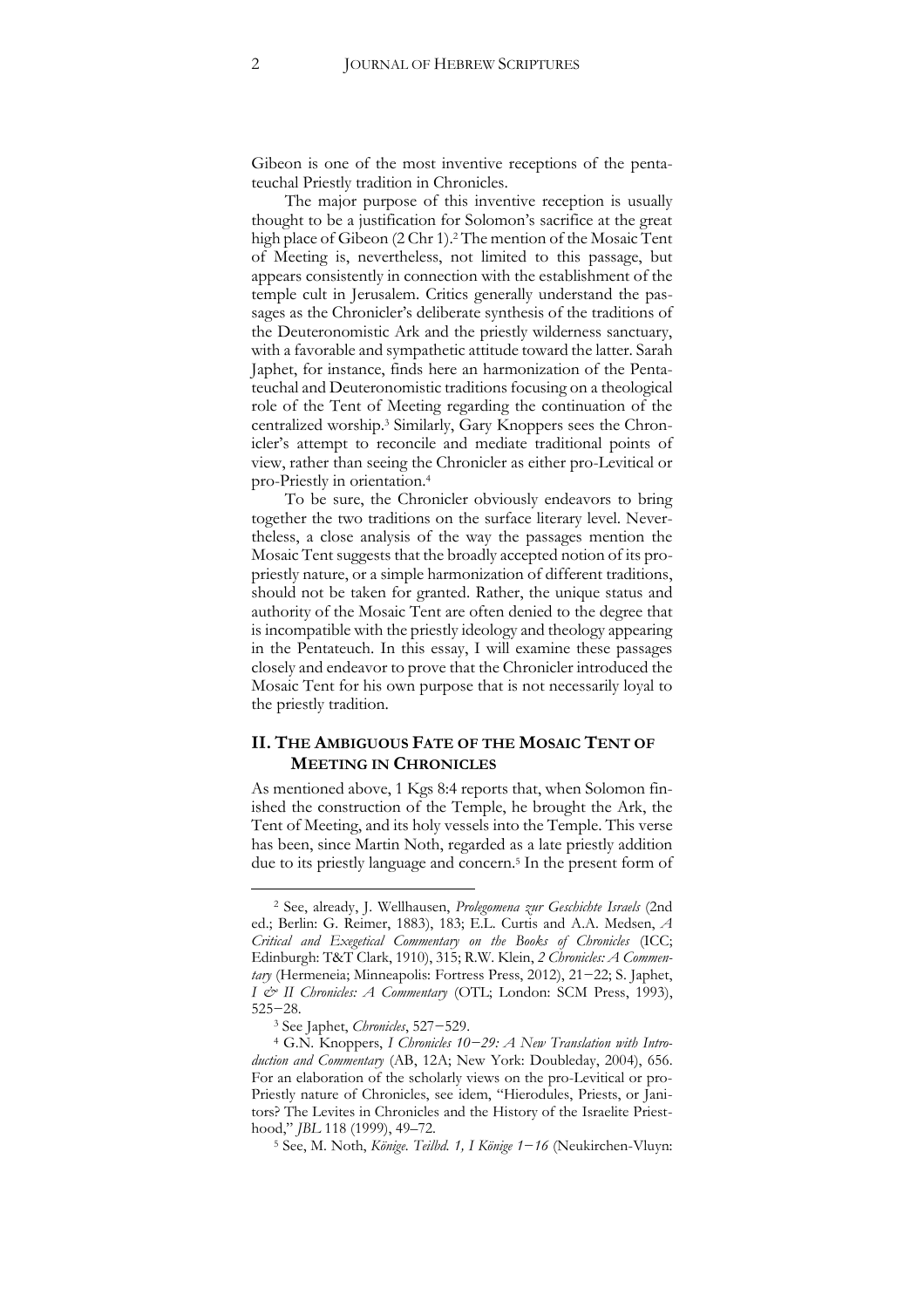the text, nevertheless, this editorial verse plays the significant role of bridging between the priestly tradition of the Mosaic wilderness sanctuary and the new temple cult in Jerusalem. On the literary horizon of the Enneateuch, as a result, the premonarchic, wilderness cultic tradition continues through the Temple in Jerusalem. The present verse is closely followed by 2 Chr 5:5, giving an impression that the Chronicler also fully respected the priestly, that is, Mosaic cultic tradition. However, one needs to be cautious in interpreting the Tent of Meeting in Chronicles as the Mosaic wilderness sanctuary.

The lexemes such as *miškan* (משכן), "Tent" (אהל), or "Tent of Meeting" (אהל מועד), are not always clear in their meanings in Chronicles. The lexeme משכן, above all, does not consistently mean the Tabernacle, the Mosaic wilderness sanctuary. For instance, 2 Chr 29:6b states, "they turned away their face from YHWH's miškan ("ויסבו פניהם ממשכן). "This half verse is located in the narrative of Hezekiah's purification of the Temple, and critics generally agree that משכן here indicates the temple. In this verse, משכן is used as a common noun designating the dwelling of YHWH.<sup>6</sup> Similarly, 1 Chr 6:17 (ET v. 32) and 1 Chr  $6:33$  (ET v. 48) mention משכן אהל מועד and משכן בית ה׳ cspectively, yet משכן in these verses are better understood in their literary contexts as the tent David erected for the Ark in Jerusalem (1 Chr 16:1).<sup>7</sup> Whereas the term משכן, or its plural form משכנת, is often used as a common noun rendered as "dwelling(s)" for either humans or the deity (e.g. Jer 51:30; Ezek 25:4, 37:27; Hab 1:6; Ps 46:5, 26:8), the fusion of house (or temple) and משכן is a phenomenon found particularly in Psalms and Chronicles (e.g. Ps 26:8, 74:7, 84:2−5).<sup>8</sup>

Use of the lexeme "Tent" (אהל) in Chronicles is also confusing. In particular, in 1 Chr 9, the so-called gatekeepers' creed, the Tent is guarded by a group of Korahite Levites. The Tent here is again described with the terms applicable for the temple, such as הספים ("thresholds," v. 19), שער "gate," v. 21), and בית (v. 23).<sup>9</sup> While commentators allow various possible interpretations,<sup>10</sup> the literary context is more likely about Jerusalem rather

Neukirchener Verlag, 1983), 177; S.J. de Vries, *1 Kings* (WBC, 12; Waco: Word Books, 1985), 124. See also M. Cogan, *1 Kings: A New Translation with Introduction and Commentary* (AB, 10; New York: Doubleday, 2001), 278; Josephus, *Ant.* 8.101. But some critics claim that the Tent of Meeting in this verse indicates the Davidic Tent in Jerusalem. See, e.g., J. Gray, *I & II Kings: A Commentary* (OTL; London: SCM Press, 1964), 194; I. Kalimi, *The Reshaping of Ancient Israelite History in Chronicles* (Winona Lake: Eisenbrauns, 2005), 146.

<sup>6</sup> See, R.B. Dillard, *2 Chronicles* (WBC, 15; Waco: Word Books, 1987), 231; Japhet, *Chronicles*, 918; Klein, *2 Chronicles*, 416.

<sup>7</sup> See, Japhet, *Chronicles*, 156; T. J. Sparks, *The Chronicler's Genealogies: Towards an Understanding of 1 Chronicles 1*–*9* (Academia Biblica, 28; Atlanta: Society of Biblical Literature, 2008), 43–44.

<sup>8</sup> Sparks, *Genealogies*, 44.

<sup>9</sup> Especially v. 21 mentions מועד האהל פתח שער, but LXX renders the Tent as τῆς σκηνῆς τοῦ μαρτυρίου, which presupposes a term like .אהל העדות

<sup>&</sup>lt;sup>10</sup> For the tent in v. 19, for instance, Rudolph and Klein regard it as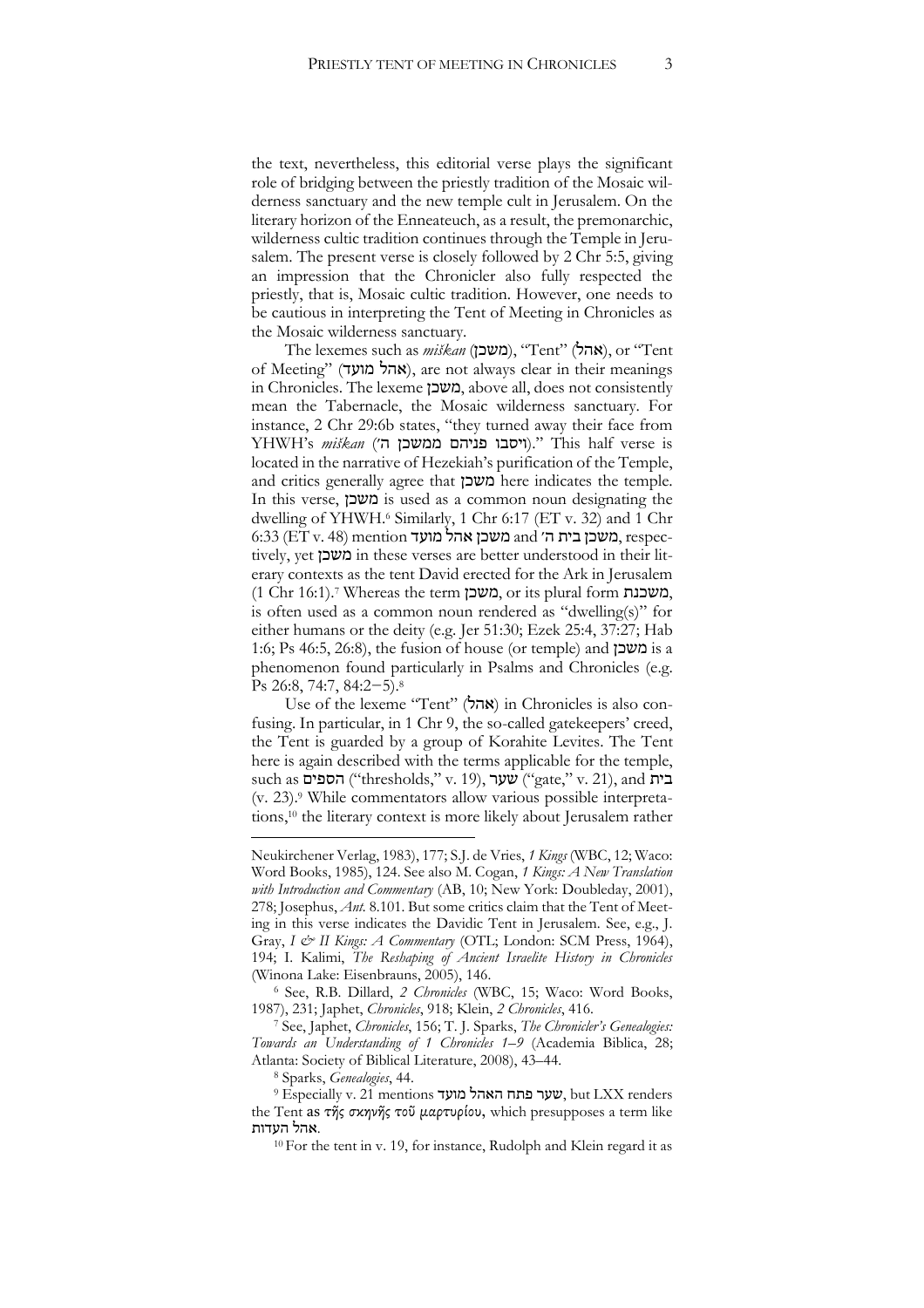than Gibeon, namely, the Tent here indicates the Tent of David that is often equated with the Temple in Chronicles. This view is supported by the fact that the gatekeepers are mainly positioned around the Davidic Tent. For instance, 1 Chr 16:38 reports that David appointed the gatekeepers for the Tent he erected, such as Obed Edom and his brothers, totaling 68 members. For the Mosaic Tent in Gibeon, however, the gatekeepers are only succinctly mentioned in the same chapter as "and the sons of Jeduthun for the gate" (ובני ידותון ובני: 1 Chr 16:42b). This brief report is irreconcilable with the description of the gatekeepers' order in 1 Chr 9:17−27, so that critics often doubt the originality of this half verse.<sup>11</sup>

In Chronicles, the Mosaic Tent is similarly called ה׳ משכן) 1 Chr 16:39, 21:29), אהל מועד האלהים, or simply אהל מועד (2 $\chi$ Chr 1:3, 13; also העדות אהל in 2 Chr 24:6). In these cases, the terms are safely identifiable as the Mosaic Tent, for they are explicitly associated with Moses or the high place of Gibeon. In other words, when those terms are not explicitly connected to Gibeon or Moses, one should not automatically interpret them as the Mosaic wilderness sanctuary.

The confusion is caused by the fact that the Chronicler recognizes at least two sacred Tents, one Mosaic and the other Davidic. The idea of multiple sacred Tents or משכן is explicitly emphasized in 1 Chr 17:5b, which is an alteration of its *Vorlage* 2 Sam 7:6b. Compare the two texts:<sup>12</sup>

2 Sam 7:6b

#### ואהיה מתהלך באהל ובמשכן

"I have been moving about in a tent and a tabernacle"

1 Chr 17:5b

-

#### ואהיה מאהל אל אהל וממשכן

"I have gone from one tent to another and from one *miškan* (to another)."

The Chronicler intentionally changes the single Tent and משכן in 2 Sam 7:6b to multiple Tents and Tabernacles, most likely in view of the Ark's move from the old Mosaic Tent to the Davidic

the Davidic Tent in Jerusalem, while Allen interprets it as the priestly Tent of Meeting. Curtis and Madsen claim that it can be both the priestly Tent and the Temple. Japhet maintains that the passage deliberately equates the Temple and the priestly Tent. See W. Rudolph, *Esra und Nehemia, Samt 3 Esra* (Handbuch zum Alten Testament; Tübingen: Mohr Siebeck, 1949), 89; R.W. Klein, *1 Chronicles: A commentary* (Hermeneia Minneapolis: Fortress Press, 2006), 276; C.L. Allen, *The Greek Chronicles: The Relation of the Septuagint of I and II Chronicles to the Massoretic Text* (VTSup; Leiden: Brill, 1974), 363; Curtis and Medsen, *Chronicles*, 174–75; Japhet, *Chronicles*, 216.

<sup>11</sup> See, e.g., Curtis and Madsen, *Chronicles*, 225; Knoppers, *Chronicles 10*−*29*, 653. Cf. Japhet, *Chronicles*, 324.

<sup>12</sup> But the *Vorlage* of LXX (καὶ ἤμην ἐν σκηνῇ καὶ ἐν καταλύματι) follows more closely 2 Samuel 7 (v. 6b).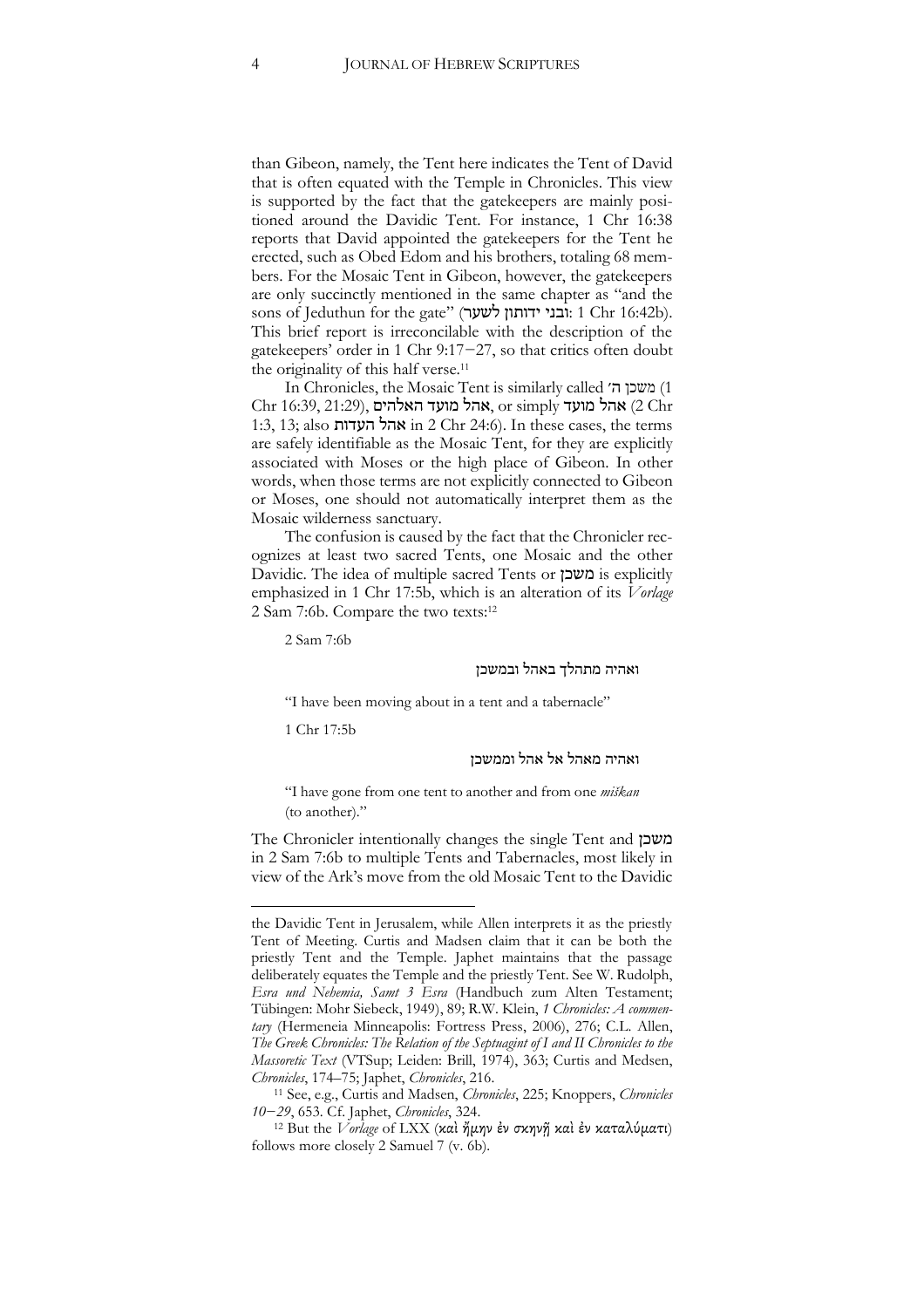Tent in Jerusalem. James Spark, therefore, rightly points out, "the Chronicler believed that any location that housed the Ark is house of YHWH".<sup>13</sup> Also, Sarah Japhet clarifies that both Mosaic and Davidic tents are designated by Tabernacle (משכן) and Tent of Meeting (אהל מועד) in Chronicles.<sup>14</sup>

This observation has special significance for the interpretation of the aforementioned 2 Chr 5:5a, the brief mention of bringing a certain Tent of Meeting to the Temple of Jerusalem. The Tent of Meeting in its *Vorlage* (1 Kgs 8:4) most likely indicates the Mosaic Tent of Meeting, considering the priestly nature of the verse, although some critics argue that the Tent is already the Davidic Tent.<sup>15</sup> For the Tent of Meeting in 2 Chr 5:5a, too, the majority of critics argue for the Mosaic wilderness sanctuary.<sup>16</sup> Against the major view, however, there are several reasons to understand it as the Davidic Tent in Jerusalem in the literary context of Chronicles.

First of all, the account to which our passage belongs (2 Chr 5:2−14) is a careful revision of 1 Kgs 8:1−11 in favor of the Levites (e.g. 2 Chr 5:4, 12−13). One can, therefore, reasonably conjecture that the present verse (2 Chr 5:5) was also under Chronicler's scrutiny rather than being copied inattentively from its *Vorlage*. Reading the present passage as a careful literary work, one can see that the main focus of the passage is moving the Ark from the Davidic Tent in Jerusalem and placing it in the holy of holies (הבית דביר, v. 7) of the new Temple. The move of the Ark, the Tent of Meeting, and the holy vessels are described as a single action by the group of elders, priests, and the Levites (v. 5); it is unimaginable from the present form of the passage that the elders, priests, and the Levites were somehow separated into two groups, and one group brought the Ark from Jerusalem and the other brought the Mosaic Tent of Meeting and its vessels from Gibeon. The more smooth and reasonable reading is that the group of people brought the Ark to the Temple together with the Davidic Tent and the vessels at the same time.

Second, the term Tent of Meeting, as we saw, may refer to both Mosaic and Davidic Tents in Chronicles; yet more often the term indicates the Davidic Tent in fusion with the Temple. The Chronicler often specifies the Mosaic Tent with explicit associations with the Gibeon or Moses; in the present verse, the Chronicler simply follows the wording of its *Vorlage* without identifying the Tent as Mosaic. Further, the Tent is mentioned in a close connection with the Ark, which is hosted at the Davidic Tent in Chronicles.

<sup>13</sup> See Spark, *Genealogies*, 44 n. 38.

<sup>14</sup> Japhet, *Chronicles*, 576.

<sup>15</sup> See above, n. 10.

<sup>16</sup> See, e.g., Klein, *2 Chronicles*, 75; Curtis and Madsen, *Chronicles*, 337; Dillard, *2 Chronicles*, 41; Kalimi, *Reshaping*, 146 n. 65; Japhet, *Chronicles*, 576. But Japhet still recognizes that both Mosaic and Davidic tents are designated by "tabernacle" and "Tent of Meeting" in Chronicles.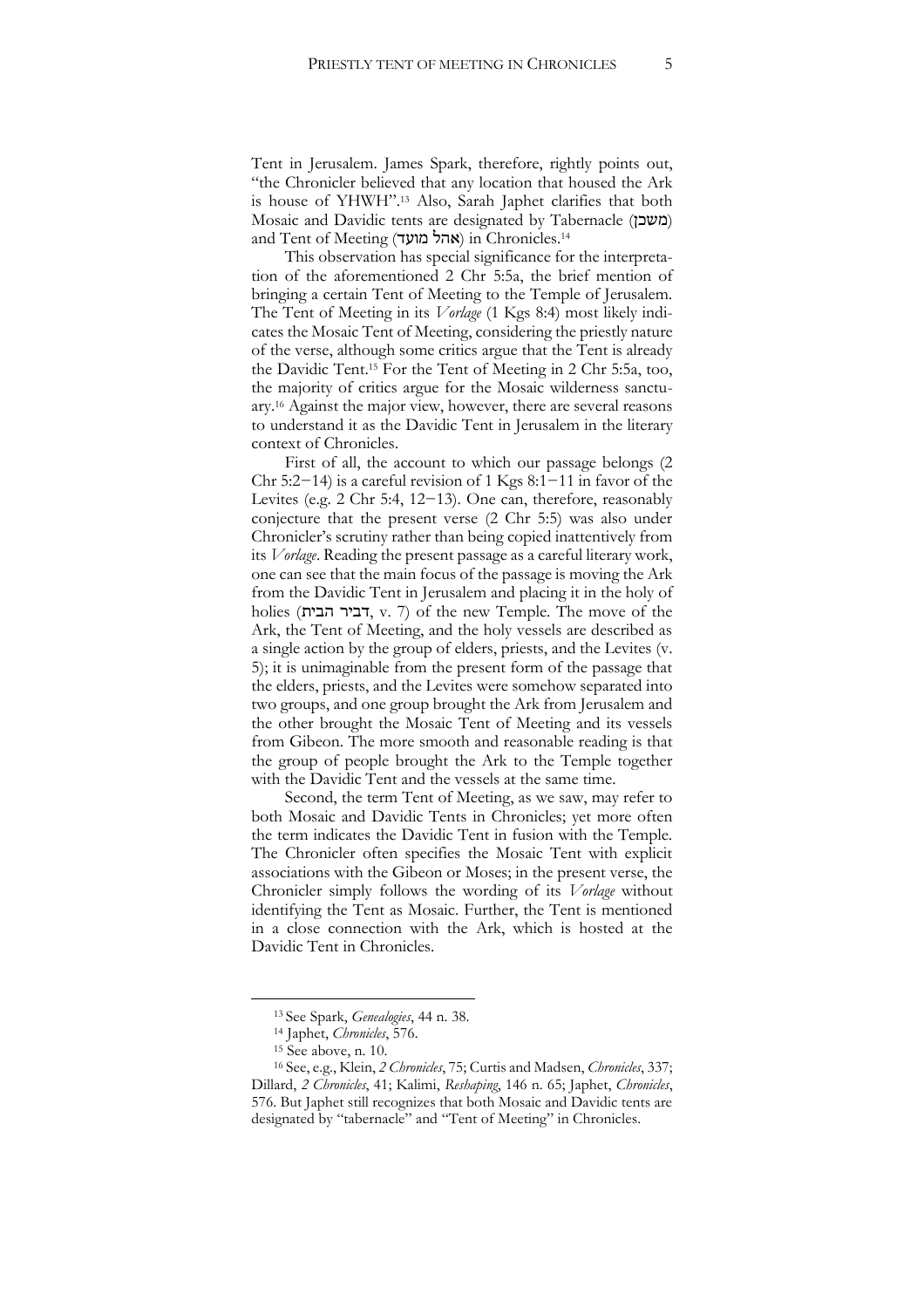Third, the holy vessels (כלי קדש) in the Tent in our passage do not necessarily denote those of the Mosaic Tent. Although the holy vessels in the priestly addition (1 Kgs 8:4) more likely designate those in the priestly Mosaic Tent (e.g. Num 3:31, 4:15, 18:3), the Davidic Tent of Meeting may also have had some vessels for ritual activities in the Chronicler's mind. The Davidic Tent has its own altar on which sacrifices were offered (e.g. 1 Chr 16:2; 1 Kgs 1:50, 2:28). Also, 1 Kgs 1:39 mentions a horn of oil from the Tent (האהל), that is the Davidic Tent in Jerusalem, which presupposes some sorts of ritual activities. In addition, in 1 Chr 16:37 David assigns Asap and his brother Levites the "daily service" (דבר יום ויומו) at his Tent in Jerusalem. Although it is not clear what kind of service the term means, in the context of sanctuary, the term normally indicates daily rituals or sacrificial services (Lev 23:37; Ezra 3:4; 2 Chr 8:13, 14; 1 Kgs 8:59; Dan 1:5).

The holy vessels may also be those prepared by David especially for the future temple, as, for instance, 2 Chr 5:1 states that David dedicated gold, silver, and vessels<sup>17</sup> for the Temple. David commands Solomon before his succession of the throne to bring the Ark and the holy vessels (כלי קדש) into the Temple (1 Chr 22:19), without any connection to the Tent or Tabernacle.<sup>18</sup> Considering that David's command in 1 Chr 22:19 anticipates the present 1 Chr 5:5, the vessels in the latter is also likely connected to the former in Chronicler's mind. There is no compelling reason to associate the holy vessels here to those of the Mosaic Tent at Gibeon. The vessels may indicate either those in the Davidic Tent with the Ark or those prepared by David for the future Temple.

The observation so far suggests that, although the present passage (1 Chr 5:5) follows its *Vorlage* closely, the Tent of Meeting here may rather be understood as the Davidic Tent in the literary context of Chronicles. It is hard to say with certainty, however, whether the Chronicler already understood the Tent in its *Vorlage* as the Davidic Tent or intended to alter its meaning from the Mosaic tent to the Davidic tent by putting it in the verse without identifying it as Mosaic. Whichever was the case, the Tent brought into the Temple is more likely Davidic; as a result, the final fate of the Mosaic wilderness sanctuary is left unmentioned in Chronicles. The Chronicler's indifference about the fate of the Mosaic wilderness sanctuary is quite understandable from its treatment in an inverse relationship with the Davidic Ark-Temple cult in Jerusalem.

 $\overline{a}$ 

<sup>17</sup> Although it is הכלים in 2 Chr 5:1 rather than כלי, which is used in other relevant passages, the former may be interpreted inclusively.

<sup>18</sup> In Numbers, the Ark is still one of the holy vessels in the Tabernacle, yet here it is separated from other vessels; in other words, the concept of the holy vessels is not identical with that of the priestly texts in Numbers. See A.C. Welch, *The Work of the Chronicler: Its Purpose and Its Date* (London: Oxford University Press, 1939), 36 n. 2.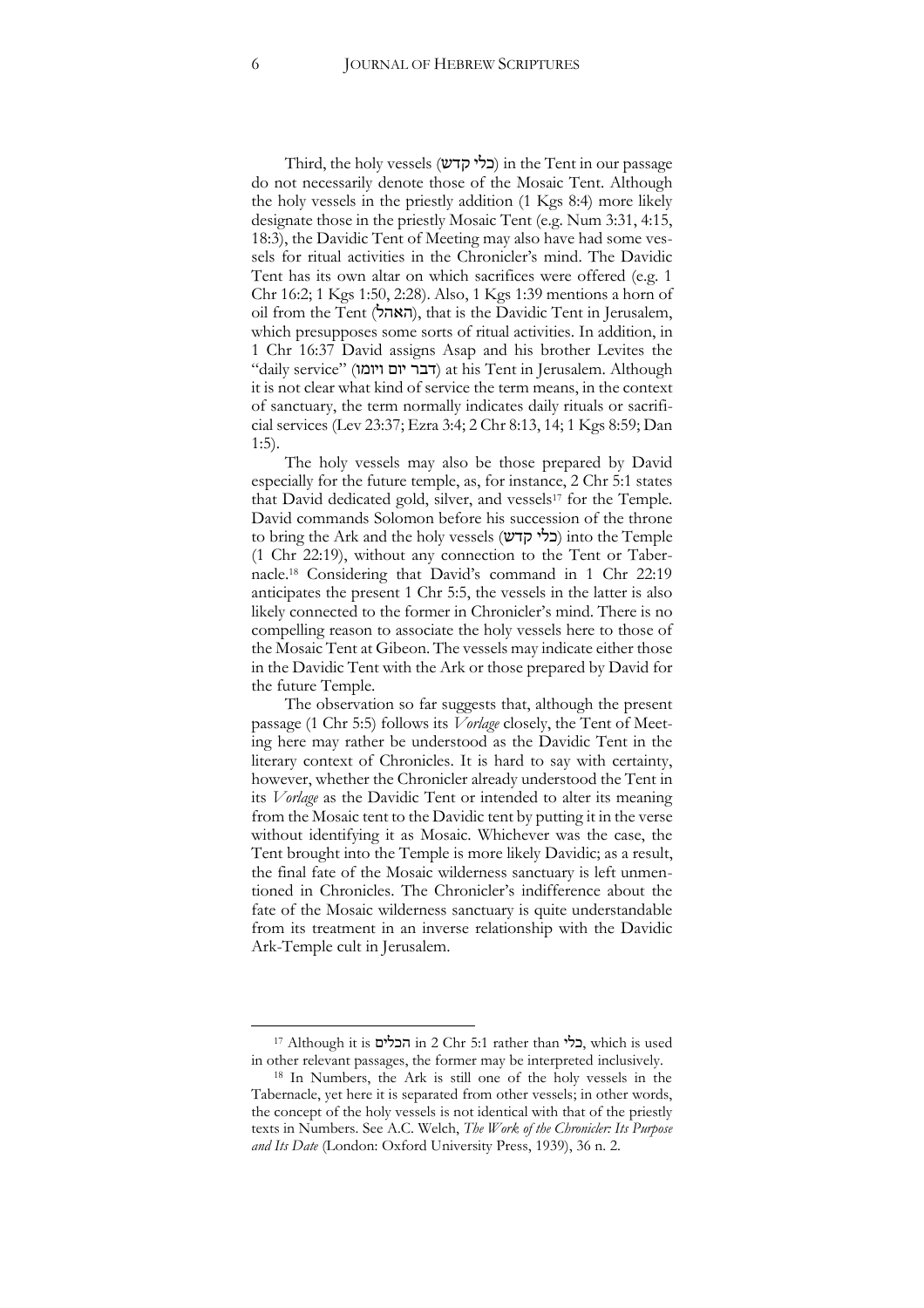#### **III. AN INVERSE RELATIONSHIP BETWEEN THE DAVIDIC AND MOSAIC CULTIC INSTITUTIONS**

In Chronicles, the Mosaic Tent of Meeting at Gibeon is explicitly mentioned in the major stages of the development of the new cultic system of the Ark and the Temple in Jerusalem. In the accounts of (1) the placement of the Ark in Jerusalem (1 Chr 16:39), (2) the legitimation of the altar in Ornan's threshing field (1 Chr 21:29), and (3) Solomon's sacrifice at Gibeon (2 Chr 1:3), the Mosaic Tent of Meeting is explicitly mentioned and juxtaposed with the new cultic systems. Apparently, on a surface level, these passages seem to strike a balance between the Priestly wilderness sanctuary and the Deuteronomistic Ark and Temple traditions. Nevertheless, if we examine closely the way the Priestly tradition is treated, the Chronicler's ambivalent attitude toward the priestly tradition becomes obvious.

1. The first case to examine is the account of settling the Ark in Jerusalem (1 Chr 16). The main theme of this account is to place the Ark in the Tent sanctuary that David has erected in Jerusalem. David makes sacrifices before the tent (v. 1b)<sup>19</sup> and appoints priests, Levite singers, and the gatekeepers for the service of this new sanctuary (vv. 4−6, 37−38).<sup>20</sup> The Davidic sanctuary, which is often designated as Tent of Meeting or Tabernacle in Chronicles, is inaugurated as the most important, new cultic center in Jerusalem in this chapter.

In parallel with the Davidic Tent of Meeting, the Mosaic Tent at Gibeon and the priestly and Levitical services are mentioned at the end of the narrative (1 Chr 16:39−42). As a result, the two different legitimate cultic places are juxtaposed: one with the Ark and the other with the priestly sacrificial service. This strange situation, to be sure, may be understood as an inevitable consequence of the artificial combination of the two different traditions. Nevertheless, according to the Chronicler's theology, it is the Ark that symbolizes YHWH's presence. In the description of the Levitical order in 1 Chr 23:25−26, for instance, David explicitly states that YHWH now dwells (וישכן) in Jerusalem,

<sup>19</sup> 1 Kings 2:28 mentions an altar with horns at the Tent of YHWH (אהל ה׳) that is the tent sanctuary David erected. Probably the Chronicler presupposed the existence of an altar before the tent sanctuary in Jerusalem.

<sup>20</sup> The priestly service of the Davidic tent sanctuary is limited to blowing trumpets (חצצרות) before the ark (v. 6), while the priestly sacrificial service is not mentioned. The Chronicler assigns the sacrificial service to Zadok's family at the Mosaic Tent of Meeting in Gibeon (v. 39). The two priests Benaiah and Jahaziel for the trumpets allude to the two priestly trumpets made in the wilderness (Num 10:8), although the latter was for the move of the whole camp (implicitly including the Ark) and not specifically for the Ark. For the move of the Ark, seven priests serve with trumpets (1 Chr 15:24), which reflects the late priestly redaction of Joshua's battle of Jericho (esp. Josh 6:4, 6, 8, 13) in which seven priests blow trumpets before the Ark (though they blow שופריםׁ instead of חצצרות). The two different motifs of the priestly trumpets in 1 Chr 15−16 exhibit the Chronicler's detailed knowledge of the priestly edition of the Hexateuch.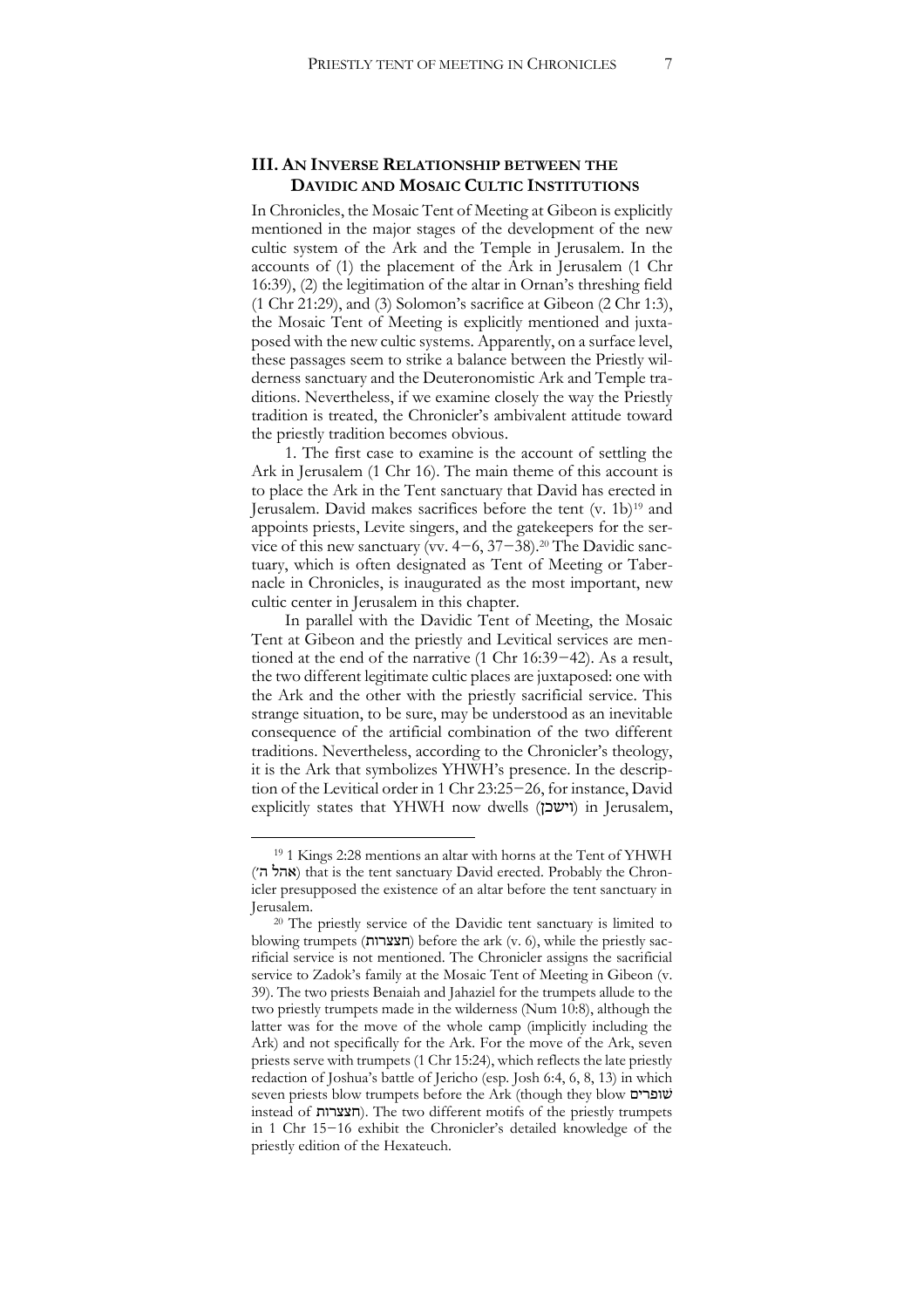meaning, in the Tent of David, and that the Levites no longer need to carry משכן and its vessels. Through a word-play involving שכן, the Chronicler makes a sharp contrast between the new sanctuary in Jerusalem and the old Mosaic sanctuary, while greater significance of the former is greatly emphasized.

2. Similarly, the implicit downplay of the Mosaic Tent is found in the story of David's census in 1 Chr 21. At the conclusion of the narrative, David builds an altar in Ornan's threshing field and makes an expiatory and intercessory sacrifice there. The Mosaic Tent and its altar are mentioned at the end of the chapter (vv. 29−30), apparently providing an excuse for David for building another altar while the one from Moses is still functional. The excuse, David's fear of the sword of the angel, is neither clear in its meaning nor logically connected to the main narrative plot.<sup>21</sup> The ambiguous link between the angel of destruction and the Mosaic sanctuary in Gibeon seems to be the result of the Chronicler's attempt to insert the latter motif into the existing story of David's census (2 Sam 24).

Nevertheless, regardless of the literary coherence of the story, the juxtaposition of the two altars, Davidic and Mosaic, produces an antithesis between them.<sup>22</sup> While David could not approach the Mosaic altar at Gibeon, the new altar is fully legitimized by the fire from heaven (v. 26). The fire that consumes the offerings is not only reminiscent of Elijah's sacrifice at Mt. Carmel (1 Kgs 18:37−38),<sup>23</sup> but also, even with a further relevance, alludes to the legitimation of the Mosaic Tent of Meeting and its altar in Lev 9:24. Through this allusion, the Chronicler emphasizes that now the newly authorized altar is the one that David built, as David explicitly states, "Here shall be the temple of YHWH and this is *the altar* for Israel" (1 Chr 22:1).<sup>24</sup> Now David has given up the old Mosaic altar at Gibeon and continues to make sacrifice at his new altar.<sup>25</sup> Zadok and his brothers, who were ordered by David to serve the Mosaic altar, are later commissioned to the service of the future Jerusalem Temple by David himself (1 Chr 24:3). In this way, the priestly service at the altar at Gibeon is soon given up as well. In a deeper structure of the story, therefore, the Mosaic altar is deprived of its unique status when the new altar is legitimized.

3. The account of Solomon's sacrifice at Gibeon (2 Chr 1:2−13) is often thought to be the major cause for the Chronicler's inventive reception of the Priestly tradition of Mosaic wilderness sanctuary.<sup>26</sup> The Mosaic sanctuary and the bronze altar

<sup>21</sup> See also Curtis and Madsen, *Chronicles*, 254.

<sup>22</sup> See Japhet, *Chronicles*, 389.

<sup>23</sup> See ibid., 388.

<sup>24</sup> The italics are mine.

<sup>&</sup>lt;sup>25</sup> "[A]nd he made sacrifice there" (**שם)**, v. 28b) should be interpreted as David continuing to make sacrifice in the new altar after this incident. See also Klein, *1 Chronicles*, 429.

<sup>26</sup> See above, n 2. Japhet regards this account as a prolonged midrashic process (Japhet, *Chronicles*, 323). Some critics, however, argued for an authentic historical source behind the account. See, e.g., H.W. Hertzberg, "Mizpah," *ZAW* 47 (1929), 176−177; M. Görg, *Das Zelt der*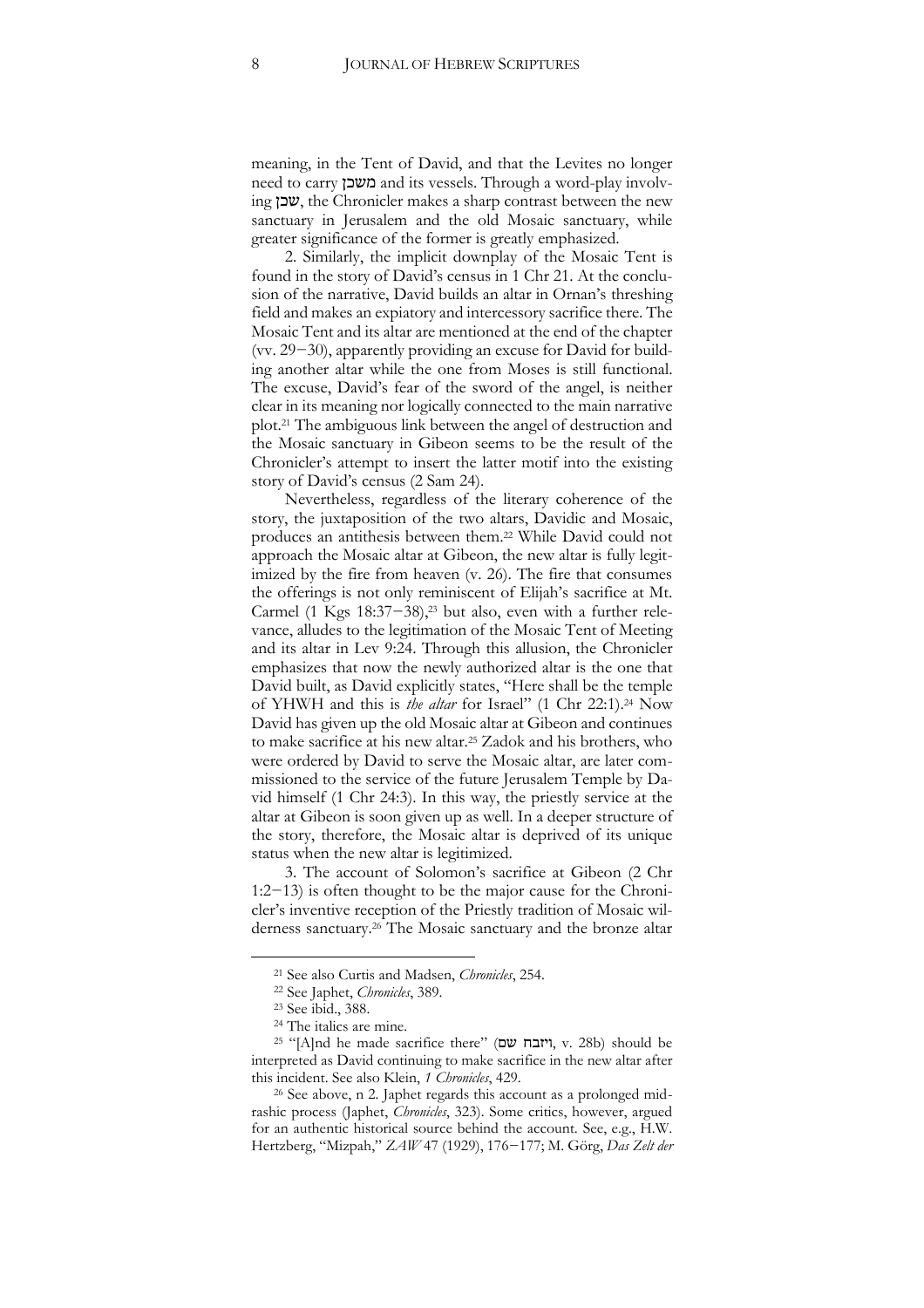made by Bezalel at Gibeon are introduced with a relatively lengthy description (2 Chr 1:3b−5), through which the Chronicler successfully defends Solomon from the possible blame for his making sacrifice at high places (e.g., 1 Kgs 3:3). In 1 Kgs 3:3−4, the root זבח is repeatedly used, and the altar at Gibeon is especially emphasized as "that altar" (ההוא המזבח, v. 4b). The Chronicler alters the altar at Gibeon to the bronze altar made by Bezalel in the wilderness of Sinai (2 Chr 1:5). The Mosaic origin of the altar is emphasized in the verse (2 Chr 1:5) by Bezalel's genealogy, which legitimizes "that altar" in 1 Kgs 3:4 as the altar from the Mosaic period.

Notably, the Mosaic Tent of Meeting and the Davidic Tent are juxtaposed in vv. 3b−4, revealing the present state of the coexistence of the two cultic centers, Gibeon and Jerusalem. The focus of this juxtaposition is, however, the absence of the Ark in the Mosaic wilderness sanctuary in Gibeon, as it is obvious in v. 4 starting with the adversative אבל. The absence of the Ark represents the diminished authority of Mosaic sanctuary as the unique cultic center. Read in continuation of these verses, the introduction of the altar (v. 5) is an apology for the validity of the altar as a still legitimate one, even without the Ark in the Mosaic wilderness sanctuary.

In spite of the apology, the bronze altar made by Bezalel, the only authoritative element left in the Mosaic Tent, is immediately replaced by another bronze altar made by Solomon himself in the following account of the building of the Temple (2 Chr 2−4, esp. 4:1). The Chronicler lays considerable emphasis on the Solomonic altar at the Temple, which is comparable to the emphasis on the Mosaic altar in 2 Chr 1:5. The Chronicler changes the seven-day festival for the dedication of the Temple in the Vorlage (1 Kgs 8:64−66) into an eight-day festival, especially for the dedication of the altar (2 Chr 7:9); and the Chronicler omits the negative description that the altar was too small for all the offerings (2 Chr 7:7; 1 Kgs 8:64). Furthermore, the dedication is highlighted by Solomon's prayer being answered by the divine fire from heaven and the presence of the glory of YHWH (2 Chr 7:1). This verse is the Chronicler's own addition missing in its *Vorlage*. The motif of fire and glory at once alludes to the dedication of the Mosaic Tent of Meeting and altar legitimized by the divine fire and the glory of YHWH after Aaron's blessing (Lev 9:22−24). According to the Chronicler's account, therefore, the Solomonic altar and temple completely replace the old wilderness sanctuary and its altar. There is no continuation from the Mosaic altar to the Solomonic altar. Paradoxically, the Mosaic altar is deprived of its special status by Solomon himself, who respected the former in Gibeon.

The accounts of Solomon's sacrifice at Gibeon (2 Chr 1:1−13) and the building of the Temple (2 Chr 1:18−7:22) are

*Begegnung*. *Untersuchung zur Gestalt der sakralen Zelttraditionen Altisraels* (Bonn: Hanstein, 1967), 122−123, 131−137; H. G. M. Williamson, *1 and 2 Chronicles* (New Century Bible Commentary. Grand Rapids: Eerdmans , 1987), 130−131. Welch, however, regards 2 Chronicles 1 (vv. 3b−5) as a later addition (Welch, *Work of Chronicler*, 30−41).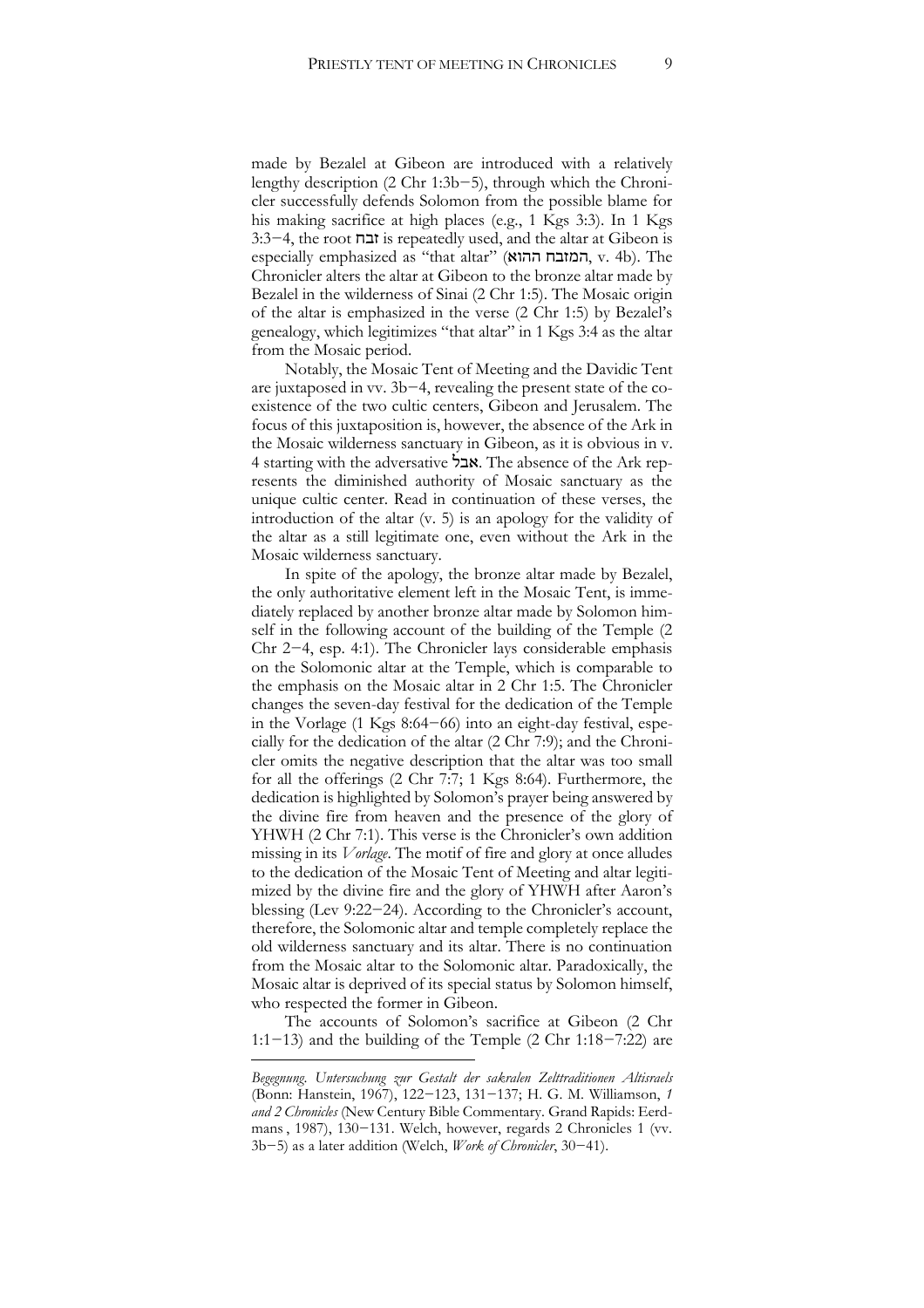closely connected to each other in Chronicles, which is not the case in its *Vorlage*. In 1 Kgs 3−8, the sacrifice at Gibeon (1 Kgs 3:4−15) is followed by an episode and reports about the fulfillment of the divine promise of wisdom, wealth, and glory (1 Kgs 3:12−13) that was given at Gibeon. The episode of Solomon's wise judgment between the two women (1 Kgs 3:16−28, esp. v. 28) and the direct description of his wisdom (1 Kgs 5:9−14) are the realization of the promise of wisdom; the list of his retainers (1 Kgs 4:1−19) and the description of the prosperity of his kingdom (vv. 20−34) testify to his glory and wealth that can be also understood as the result of the divine blessing from Gibeon. The lengthy account of building the Temple (1 Kgs 5:15−8:66) begins only after the completion of this cycle of promise-andfulfillment started from Gibeon.

In Chronicles, however, the divine promise of wisdom, wealth, and wealth directly anticipates the building of the temple. Only after the brief description of his wealth (1 Chr 1:14−17), Solomon immediately starts building the Temple so that the following account of Solomon's Temple building is read as a continuation of the episode at Gibeon. The detailed description of his well-organized preparation for the huge construction project is, therefore, seen as the result of the divine promise of wisdom at Gibeon. The literary connection between the episode at Gibeon and the following account of building the Temple is clearly revealed in the words of Huram of Tyre. In his answer to Solomon's request, Huram praises Solomon (2 Chr 2:11b) for being a wise (חכם) son of David who is endowed (literarily "knows" [יודע]) with discretion (שכל) and understanding (בינה). This expression refers back to the divine promise at Gibeon (2 Chr 1:11−12) of giving him wisdom (חכמה) and knowledge (מדע (with the identical roots ם.כ.ח and ע.ד.י. Also, the root for "understanding" (בינה) comes from the divine promise to Solomon in the original Gibeon story (הבין לשמע משפט: 1 Kgs 3:11b). Huram's praise here has been expanded by the Chronicler from its *Vorlage* (1 Kgs 5:21) that simply designates Solomon as a wise son (בן חכם), in consideration of the Gibeon accounts in both 2 Chr 1 and 1 Kgs 3. Such literary connections must have been made by the Chronicler's purposeful literary activity to connect the two accounts, rather than by a mere coincidence. Once the literary connection between the two accounts is understood as intentional, the paradoxical relationship between the Mosaic altar at Gibeon and Solomon's new altar at Jerusalem becomes far more obvious. In Chronicles, the sacrifice at the altar at Gibeon results in the building of the new legitimate altar in Jerusalem that completely replaces the former. And it was the Chronicler's intention to transform the originally independent Gibeon episode to a transitive one that introduces the new altar in Jerusalem.

4. The Chronicler's history of the reign of David and Solomon focuses on the establishment of the new cultic system in Jerusalem that is highlighted by the building of the Temple.<sup>27</sup>

 $\overline{a}$ 

<sup>27</sup> From 1 Chr 13 to 2 Chr 7, except for the description of David's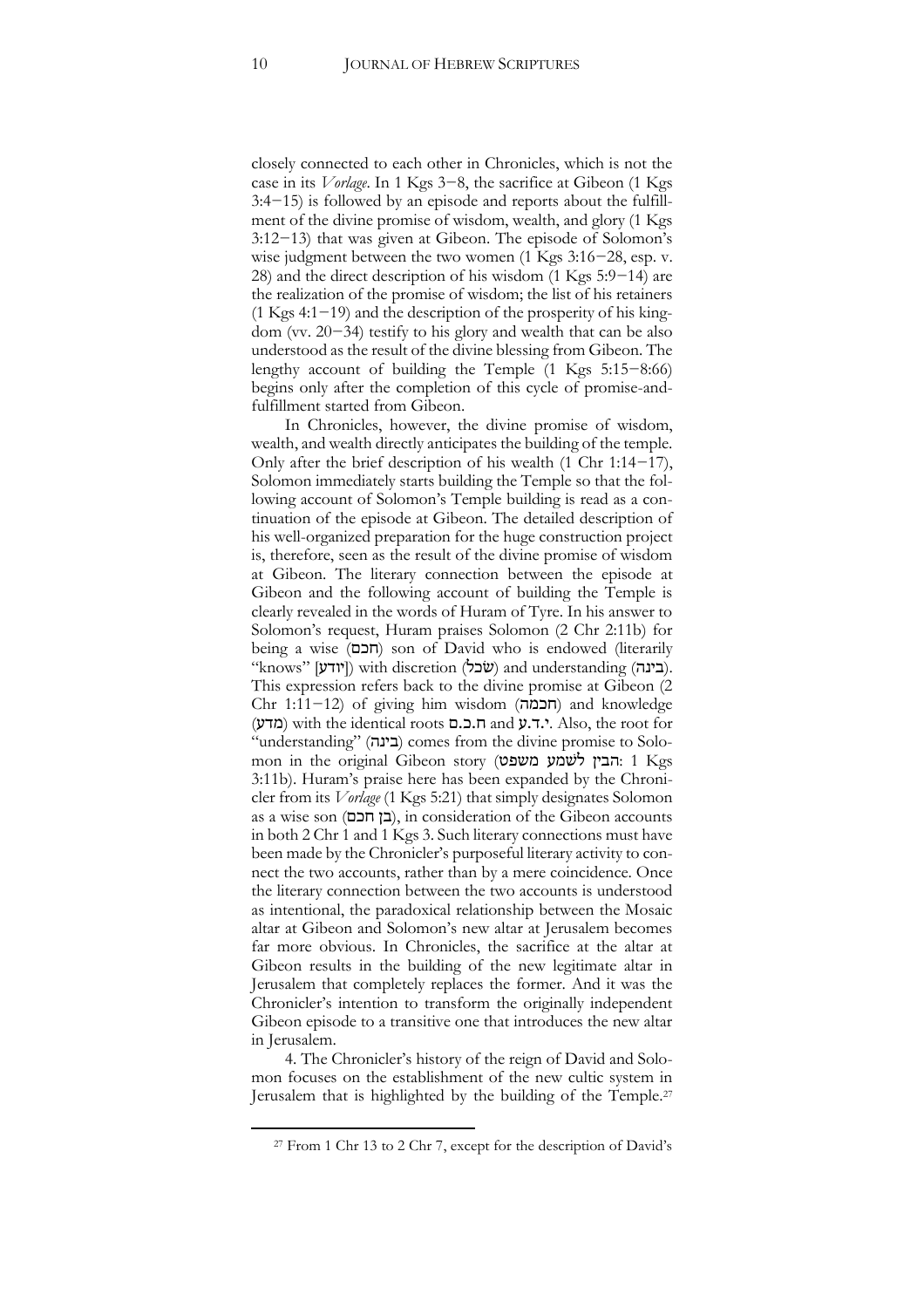The new system is gradually established through several major stages, as we saw, such as (1) David's bringing and settling the Ark in Jerusalem (1 Chr 13, 15−16), (2) David's census that results in finding the place for the future Temple (1 Chr 21), and (3) Solomon's building of the Temple (2 Chr 2−7) that is closely related to his sacrifice at Gibeon (2 Chr 1). Considering that it is David who prepared everything for the Temple, including the basic blueprint, materials, and even its clerical system (1 Chr 22−26, 28−29), he is actually the founder of this new cultic system. David is a new Moses for the Chronicler. The new system is also centered on the Ark. Therefore, its development starts from moving the Ark to Jerusalem and, through the intermediate stage of the Davidic Tent of Meeting, is completed by eventual placement of the Ark at the holy of holies of the Temple.

As we saw above, in every major stage of the development of the Davidic Ark-Temple cult in Jerusalem, the Mosaic wilderness sanctuary is mentioned. Interestingly, the relationship between the two cultic systems, Davidic and Mosaic, appears to be inversed. By David's settling the Ark in Jerusalem in his own Tent of Meeting, the Mosaic Tent of Meeting appears without the Ark in its holy of holies. As the Ark signifies the presence of YHWH in Chronicles, the Tent of David is now the more significant cultic center. David appoints Zadok and his brothers and some Levites for the service of the Mosaic sanctuary (1 Chr 16:39−42), yet it only shows that even the Mosaic sanctuary is now fully under David's control. As we saw, the priestly and Levitical services for the Mosaic sanctuary and altar are eventually withdrawn by David himself. In the second stage, David successfully makes the expiatory sacrifice at Ornan's threshing field, while the Mosaic sanctuary and altar do not play any positive role during the national disaster. David continues to make sacrifice at the new altar; the Mosaic sanctuary is neither a unique cultic institute nor used by David anymore. Solomon again makes a large amount of sacrifice at the Mosaic altar at Gibeon at the last stage; yet, with his wisdom and wealth given there by God, Solomon builds the Temple and the altar that will ultimately replace the former. Since the Tent of Meeting finally brought into the Temple (2 Chr 5:5) is more likely the Davidic Tent in the literary context of Chronicles, as we saw, the Mosaic Tent of Meeting disappears from the history of Israel with the construction of the Temple.

What might be the final destiny of the Mosaic sanctuary and the altar? One gets an impression in the last part of Chronicles that they were eventually destroyed by the people. During the cultic reform of Hezekiah, the people of Israel destroyed all the high places and their altars in the territories of Judah, Benjamin, Ephraim, and Menashe (2 Chr 31:1). The description of the reform has been extended from the brief report in its *Vorlage* (2

military achievement in 1 Chr 14:18−20, the Chronicler provides a lengthy but focused account of the development of the Davidic Ark– Temple cult. Out of nine chapters of the history of Solomon's reign (2 Chr 1−9), only the last two chapters (chs. 8−9) are devoted to his achievements other than the building of the Temple.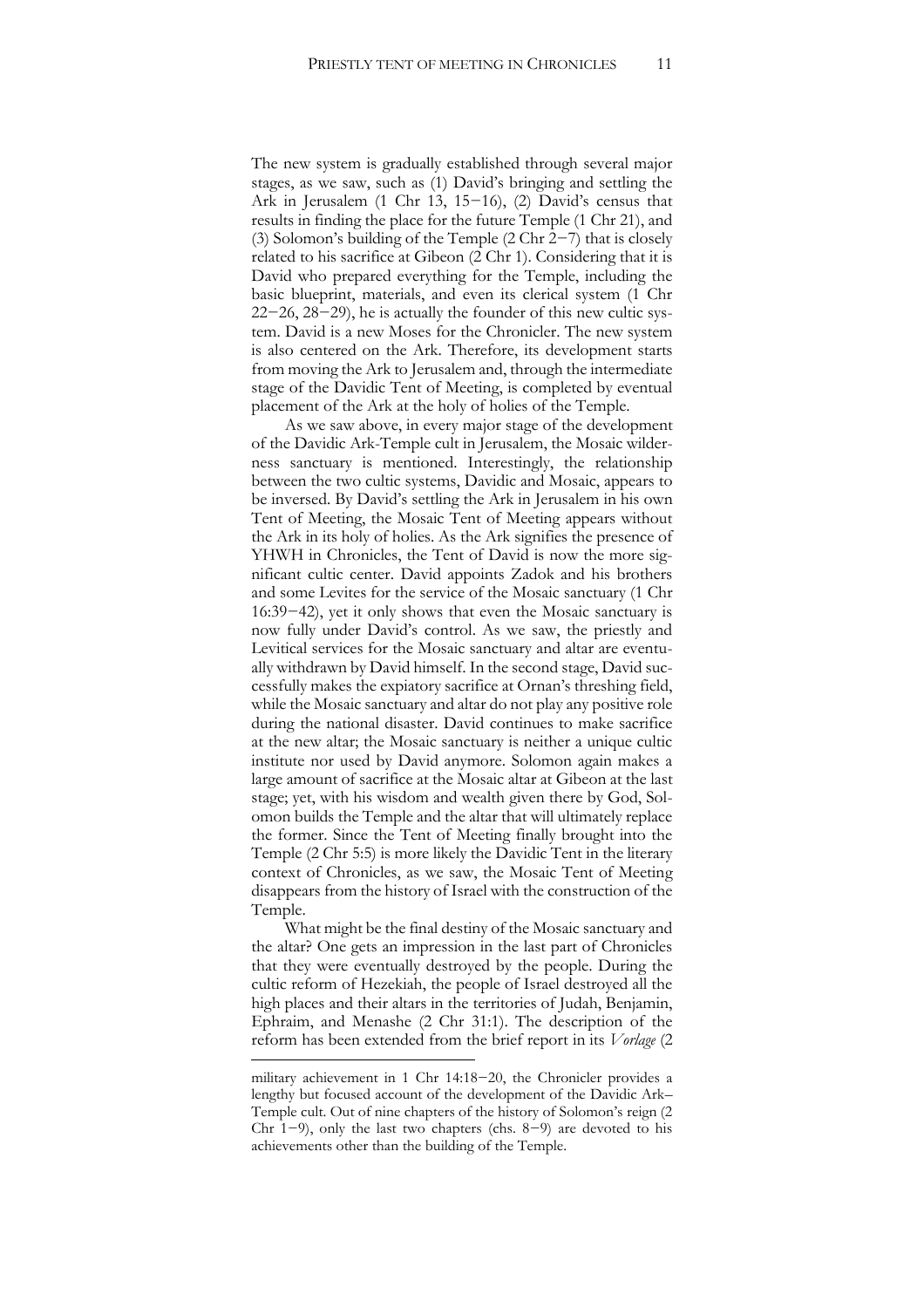Kgs 18:4) and, therefore, reflects the Chronicler's own purpose. Notably, the destruction of the altars and high places in the territory of Benjamin should include the Mosaic sanctuary and its altar at the high place of Gibeon. The Chronicler provides no clue that Gibeon was an exception to this destruction. Although it is uncertain if the Chronicler intended an implicit report of the destruction of the Mosaic sanctuary and Altar, the destruction is anyhow a logical conclusion in present form of the text.

The observation so far shows that, as the Davidic Ark-Temple cult system develops, the Mosaic Tabernacle cult loses its unique authority stage by stage. The contrasting interrelation between the two cultic systems is recognizable in a further distinctive manner from the problems with the priestly theology and ideology caused by the Chronicler's description of the Mosaic sanctuary.

#### **IV. AGAINST THE PRIESTLY THEOLOGY**

The Chronicler explicitly mentions the Mosaic Tent of Meeting in three places, as we saw. The descriptions of the Mosaic Tent in those passages are, however, problematic in the priestly theology and ideology found in the priestly texts in the Pentateuch. First, the absence of the Ark in the wilderness sanctuary is significantly problematic in the Priestly ideology and worldview. According to the hierarchal order of holiness envisioned in the Priestly texts, the Mosaic sanctuary is the center of the whole creation. In spite of the recent disagreement in details concerning the end of P, most critics agree that P is concluded with the building the Tent of Meeting and/or establishment of its sacrificial system at the wilderness of Sinai.<sup>28</sup> According to this dominant view, P envisages that the creation of the world (Gen 1:1−2:4a) is completed with the building of YHWH's sanctuary.<sup>29</sup> The special and unique sanctity of this Priestly wilderness sanctuary is guaranteed by the permanent presence of YHWH in the holy of holies that holds the highest position in the strict spatial hierarchy of the Priestly world. And, again, the core of the holy of holies is the Ark, for YHWH will appear and speak on the "mercy seat" (**כפרת)** between the two cherubim on the Ark (Exod 25:16−22; Num 17:19). In P, YHWH's presence moves from the Mount Sinai to the holy of holies, which is the highlight of the Priestly Sinai pericope.<sup>30</sup> According to Thomas Römer, Christophe Nihan, and others, P reaches its conclusion

 $\overline{a}$ 

<sup>28</sup> For the detailed exposition of the recent discussions of the end of P, see, e.g., C. Frevel, *Mit Blick auf das Land die Schöpfung Erinnern: Zum Ende der Priestergrundschrift* (Herders Biblische Studien, 23; Freiburg: Herder, 2000); C. Nihan, *From Priestly Torah to Pentateuch: A Study in the Composition of the Book of Leviticus* (FAT II, 25; Tübingen: Mohr Siebeck, 2007), 20–58; J. Jeon, "The Promise of the Land and the Extent of P," *ZAW* 130 (2018), 513–28.

<sup>29</sup> See, e.g., T. Pola, *Die Ursprüngliche Priesterschrift: Beobachtungen zur Literarkritik und Traditionsgeschichte von Pg* (WMANT, 70; Neukirchen-Vluyn: Neukirchener Verlag, 1995), 29–50; Nihan, *Priestly Torah*, 20– 58.

<sup>30</sup> See, e.g., Nihan, ibid.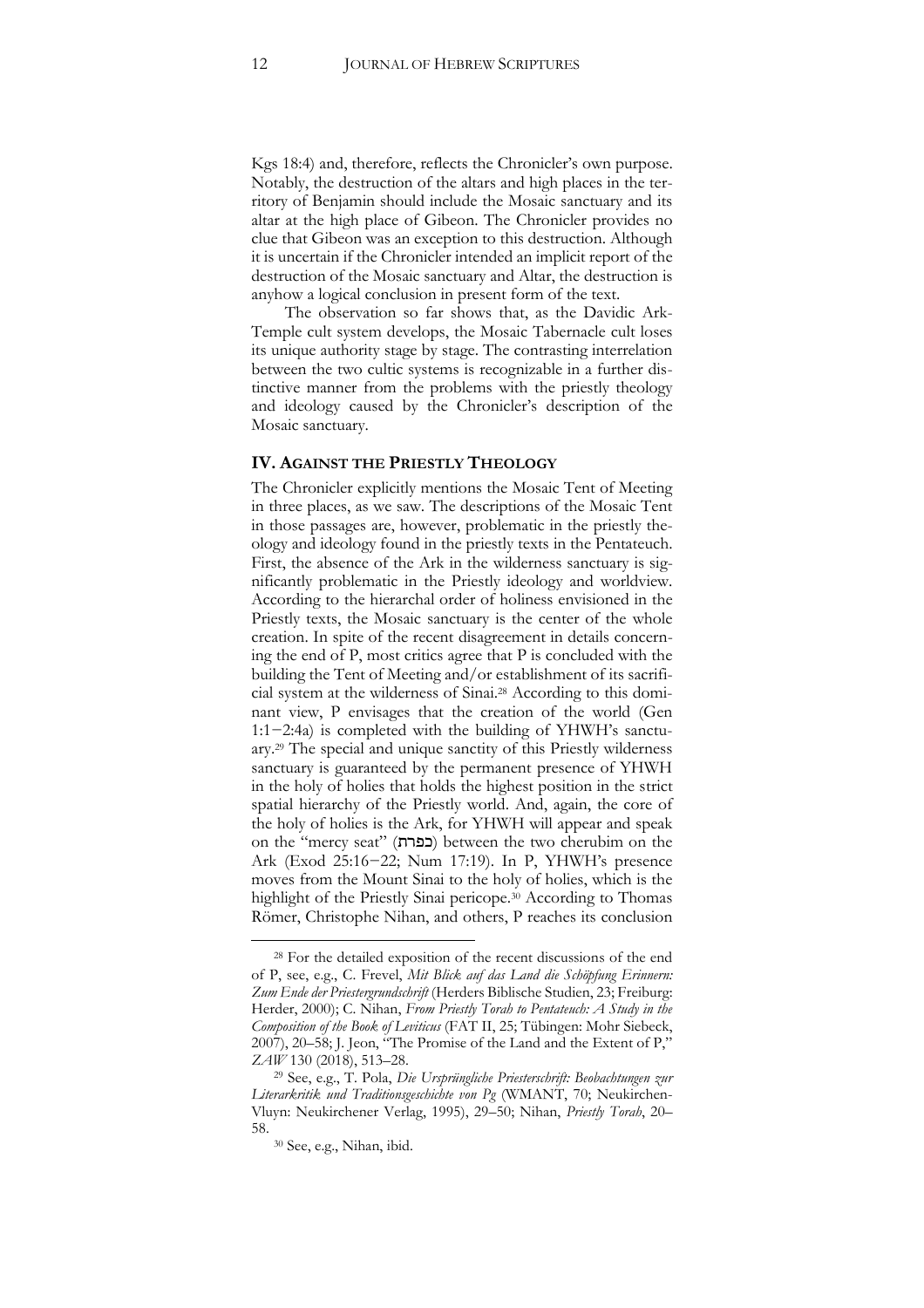at Leviticus 16, with the high-priest's yearly expiatory ritual before the mercy seat in Yom Kippur.<sup>31</sup> It is, therefore, obvious that the Priestly sanctuary without the Ark, with the empty holy of holies, is unimaginable in the Priestly theology and worldview. Without the Ark and the mercy seat on it, i.e. without the symbol and the medium of YHWH's presence, the major priestly services in the inner sanctuary such as incense offering (Exod 30:1−10), lightening the Menorah (Exod 27:20−21), service of the daily bread (Exod 25:30), and the ritual of the Day of Atonement (Lev 16) become either impossible or pointless.

Furthermore, the Ark in Chronicles is not the Priestly Ark. The Ark and the cherubim that are placed in the temple (2 Chr 5:7−8.) are described closely following its *Vorlage* (1 Kgs 8:7−8). Unlike the Priestly text, the Ark here has neither cherubim nor mercy seat on its cover (cf. Exod 22:10−22) and is placed under the wings of the cherubim that are separated from it.

In addition, the existence of the Davidic Tent of Meeting with the Ark in parallel with the Mosaic Tent creates a situation incompatible with the Priestly ideology. According to the priestly worldview, the Mosaic sanctuary is the unique cultic center, surrounded, served, and guarded by the specially separated personnel such as the Levites (e.g. Num 3−4, 8). In Chronicles, however, the Davidic Tent is served and guarded by the Levites and the Levitical service there is described far more in detail than that of the Mosaic tent in Gibeon.

The gradual loss of the unique status of the Mosaic sanctuary proceeds further by building the altars in Jerusalem, twice by David (1 Chr 16:1, 21:26) and finally by Solomon. In the Priestly notion of the wilderness sanctuary, there are two places in it where YHWH himself is present in his glory: on the mercy seat on the cover of the Ark and the outer sacrificial altar at the entrance of the Tent of Meeting (מועד אהל פתח: Exod 29:42−43; Num 16:18−19, 20:6). On the former YHWH appears and speaks only to the high priest; on the latter he does so to the entire people. Especially the outer altar is sanctified by His glory (e.g., Exod 29:43). <sup>32</sup> Besides the mercy seat on the Ark, therefore, the outer sacrificial altar is the most important cultic object that guarantees the distinguished sanctity of the Tent of Meeting. In Chronicles, nevertheless, the new altars in Jerusalem are authorized by the divine fire from heaven (1 Chr 21:26; 2 Chr 7:1), and the Solomonic altar is eventually sanctified by the presence of YHWH's glory on the Temple (2 Chr 7:2). The old Mosaic altar

-

<sup>31</sup> See H.-P. Mathys et al., *Die Entstehung des Alten Testaments* (Neuausg. Theologische Wissenschaft: Sammelwerk für Studium und Beruf 1; Stuttgart: Kohlhammer, 2014), 90–93; Nihan, *Priestly Torah*, 340–394. See also M. Köckert, "Leben in Gottes Gegenwart. Zum Verstädnis des Gesetzes in der priesterschriftlichen Literatur," *JBTh* 4 (1989), 29–61.

<sup>&</sup>lt;sup>32</sup> The subject of ונקדש is rather obscure in its context. Although LXX renders the subject as YHWH himself (άγιασθήσομαι), the subject is most reasonably understood as the place where He reveals himself (שמה: v. 43a), i.e. the altar at the entrance of the Tent of Meeting.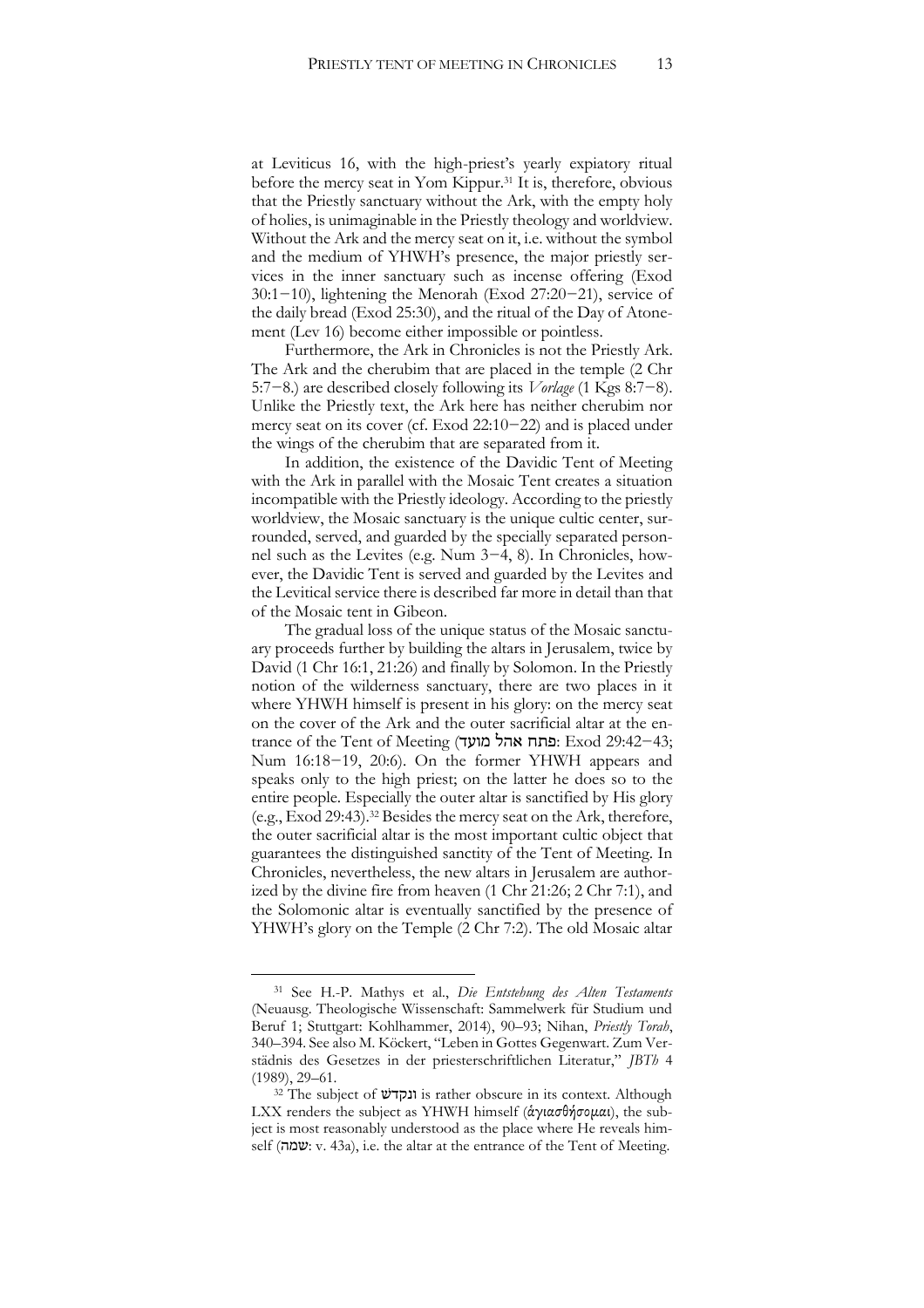no longer bears such signs of divine legitimation or sanctification. Solomon's new altar replaces the old Mosaic altar that is the only significant and highly sanctified object left in the wilderness sanctuary. This is an irrevocable damage to the unique status of the Mosaic Tent of Meeting in the Priestly theology and ideology. The single instance of Solomon's sacrifice at the Mosaic altar does little to alter the general direction of decreasing the authority of the Mosaic institution.

#### **V.CONCLUSION**

The observation so far suggests that it is doubtful whether the Chronicler really intended to express his respect to or favor of the Priestly tradition of the wilderness sanctuary. The Chronicler consistently mentions the Priestly sanctuary, i.e. the Mosaic Tent of Meeting, at every stage of the Davidic Ark-Temple cult's development; yet, by doing so, the authority and function of the Mosaic sanctuary is gradually replaced by the Davidic institutions. Notably, the authority of the Mosaic sanctuary is not transferred to the new cultic centers. The latter gain their own legitimation and authority directly from God with the fire and glory of YHWH. The tendency is obvious: in every stage the new Davidic Ark-Temple cult rises, the Mosaic Tabernacle cult falls inversely. This situation directly contradicts the theological and ideological core of the Priestly literature.

As Knoppers rightly points out, the Chronicler often quotes the earlier biblical law to validate his position, creating the impression of continuity in orthopraxis from the time of Moses, so that "the citation of older precedent authorizes later innovations."<sup>33</sup> In our case, too, apparently a certain continuity of cultic tradition is found in that the old Mosaic sanctuary still survived and was served until the time of David. The observation above, however, indicates that the juxtaposition of the old and new cultic institutions serves for the legitimation of the new at the demise of the old, rather than a smooth continuation of the authority. The Chronicler is manipulating the Priestly tradition in a sophisticated way in order to emphasize relative superiority of the new Davidic cult over the old Mosaic cult.

The purpose of this sophisticated manipulation of the Priestly tradition is closely related to the question of the authorship of Chronicles and its socio-historical context, into which I cannot delve in this limited space. Nevertheless, a clue can be found in the possible conflict between the priests and Levites during the Persian period. As I discuss in detail elsewhere, some of the late priestly redactional passages, e.g the Korah redaction in Num 16 and Ezek 44:9−14, we find the Zadokite priests' struggle to degrade and oppress the Levites for their exclusive priestly prerogatives.<sup>34</sup> Critics usually assume that behind these

<sup>33</sup> Knoppers, "Hierodules," 69.

<sup>34</sup> See further J. Jeon, "The Zadokites in the Wilderness: The Rebellion of Korach (Num 16) and the Zadokite Redaction," *ZAW* 127 (2015), 381–411; idem, "Levites (Hebrew Bible/Old Testament," in C. Helmer et al. (eds.), *Encyclopedia of the Bible and Its Reception* (Vol.